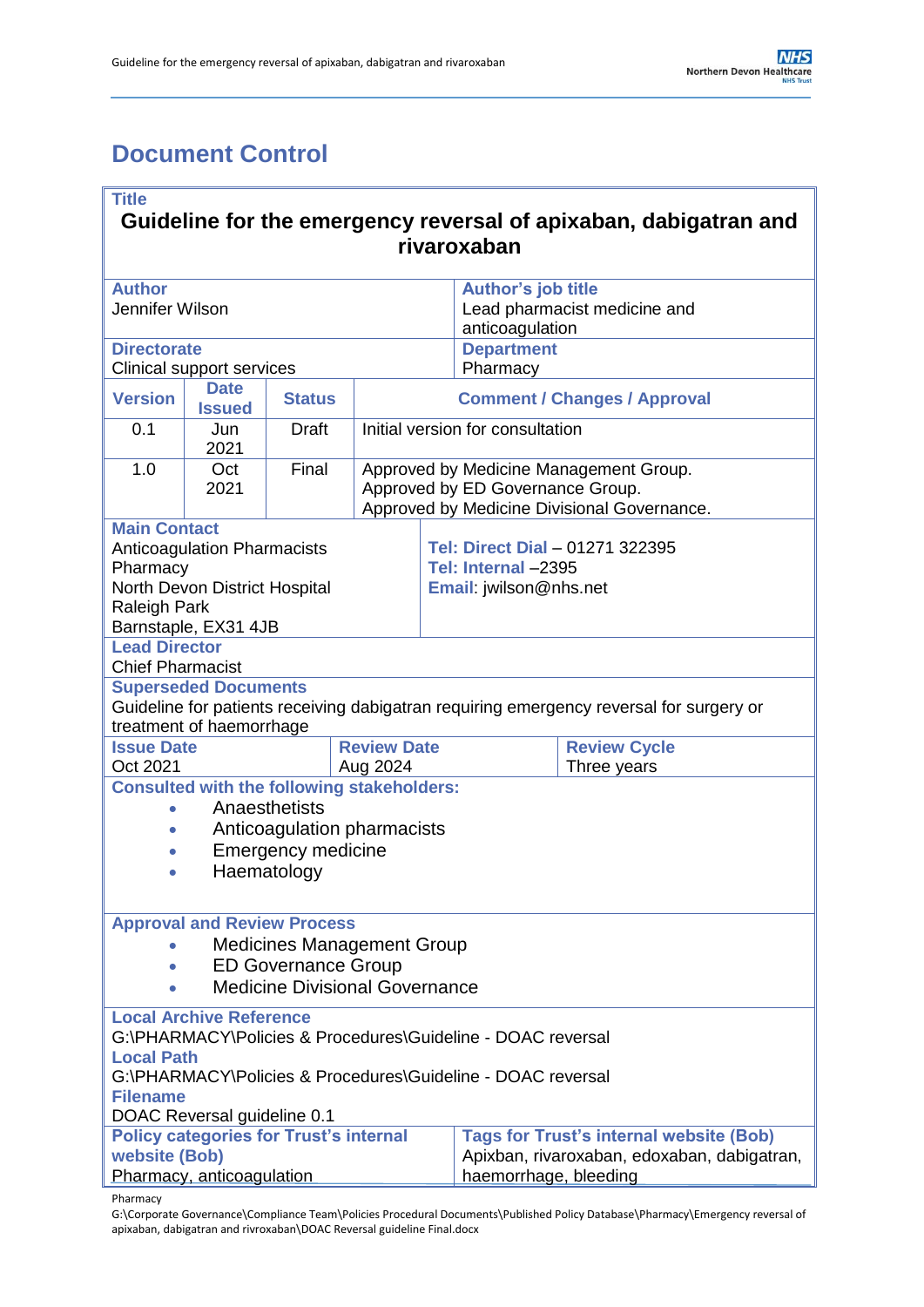## **CONTENTS**

| 1.                                                                               |                                                                      |  |  |  |  |
|----------------------------------------------------------------------------------|----------------------------------------------------------------------|--|--|--|--|
| 2.                                                                               |                                                                      |  |  |  |  |
|                                                                                  |                                                                      |  |  |  |  |
|                                                                                  |                                                                      |  |  |  |  |
|                                                                                  |                                                                      |  |  |  |  |
| 3.                                                                               |                                                                      |  |  |  |  |
|                                                                                  |                                                                      |  |  |  |  |
|                                                                                  |                                                                      |  |  |  |  |
| 4.                                                                               |                                                                      |  |  |  |  |
|                                                                                  |                                                                      |  |  |  |  |
|                                                                                  |                                                                      |  |  |  |  |
| 5.                                                                               |                                                                      |  |  |  |  |
|                                                                                  |                                                                      |  |  |  |  |
|                                                                                  |                                                                      |  |  |  |  |
| 6.                                                                               | Monitoring Compliance with and the Effectiveness of the Guideline  6 |  |  |  |  |
|                                                                                  |                                                                      |  |  |  |  |
|                                                                                  |                                                                      |  |  |  |  |
| 7.                                                                               |                                                                      |  |  |  |  |
| 8.                                                                               |                                                                      |  |  |  |  |
|                                                                                  |                                                                      |  |  |  |  |
| Appendix 2 - Patient receiving Dabigatran therapy - emergency surgery protocol 9 |                                                                      |  |  |  |  |
| Appendix 3 Patient receiving Dabigatran therapy - haemorrhage protocol 10        |                                                                      |  |  |  |  |
|                                                                                  |                                                                      |  |  |  |  |

G:\Corporate Governance\Compliance Team\Policies Procedural Documents\Published Policy Database\Pharmacy\Emergency reversal of apixaban, dabigatran and rivroxaban\DOAC Reversal guideline Final.docx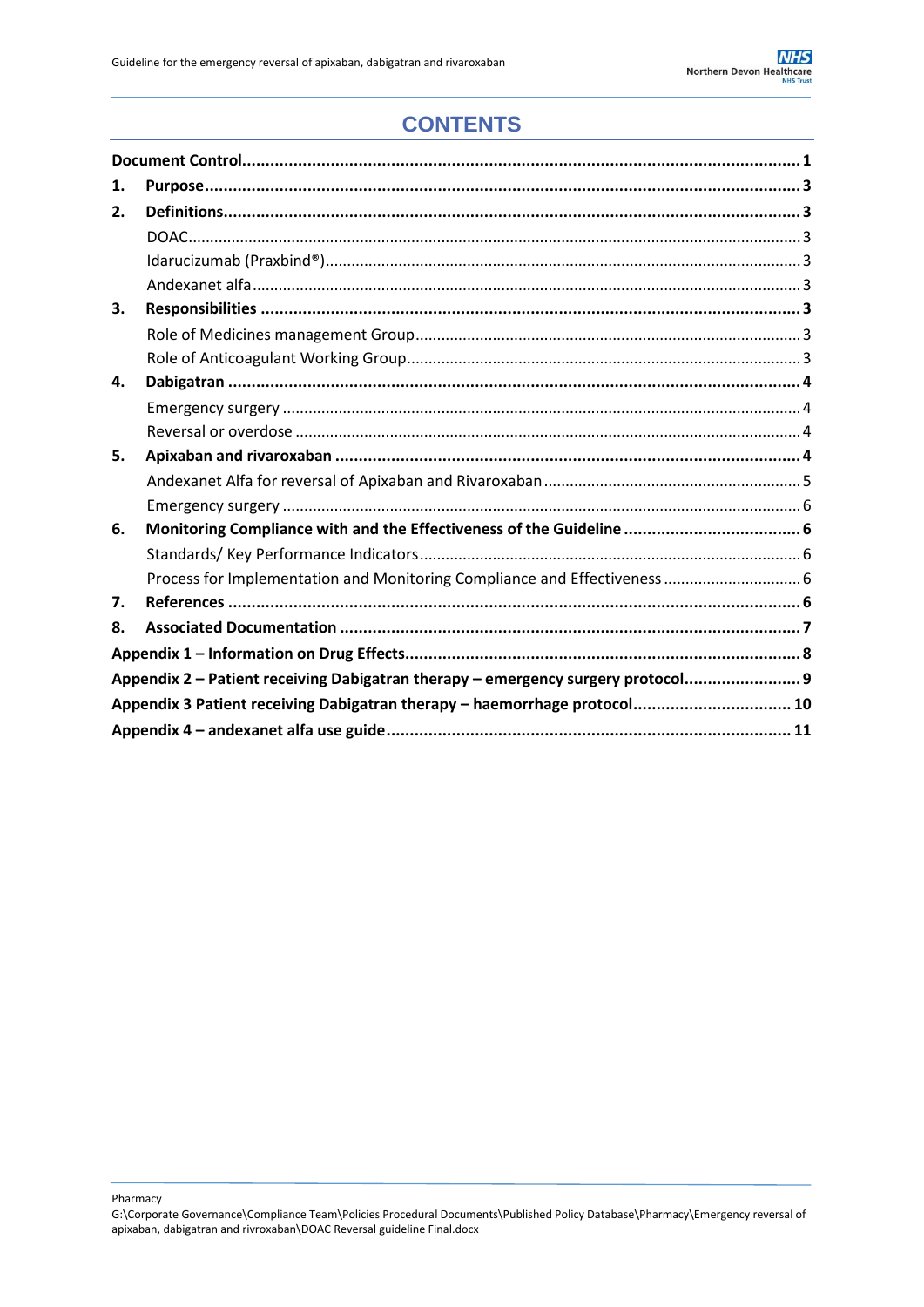### <span id="page-2-0"></span>**1. Purpose**

- **1.1.** The purpose of this document is to detail the process for using idarucizumab (Praxbind®) and Andexanet alfa (*Ondexxya*®)
- **1.2.** The policy applies to all appropriate Trust staff
- **1.3.** Implementation of this policy will ensure that:
	- Idarucizumab and Andexanet alfa are used safely and appropriately

### <span id="page-2-2"></span><span id="page-2-1"></span>**2. Definitions**

#### **DOAC**

**2.1.** Direct oral anticoagulant

<span id="page-2-3"></span>**Idarucizumab (Praxbind®)**

**2.2.** Licensed reversal agent for dabigatran

#### <span id="page-2-4"></span>**Andexanet alfa**

**2.3.** Licensed reversal agent for rivaroxaban and apixaban

### <span id="page-2-5"></span>**3. Responsibilities**

- **3.1.** It is the responsibility of all staff using Idarucizumab and Andexanet alfa to ensure that guidance is followed and exceptions are documented.
- **3.2.** The decision to use Idarucizumab or Andexanet alfa should be made by a consultant. Where this is not possible a middle grade doctor or suitably specialist NMP may make the decision.

#### <span id="page-2-6"></span>**Role of Medicines management Group**

- **3.3.** The Medical director is responsible for:
	- Overall responsibility for the implementation of this guidance

#### <span id="page-2-7"></span>**Role of Anticoagulant Working Group**

- **3.4.** The Anticoagulant Working Group is responsible for:
	- Acting as an oversight for use of Idarucizumab and Andexanet alfa
	- Ensuring that use is appropriate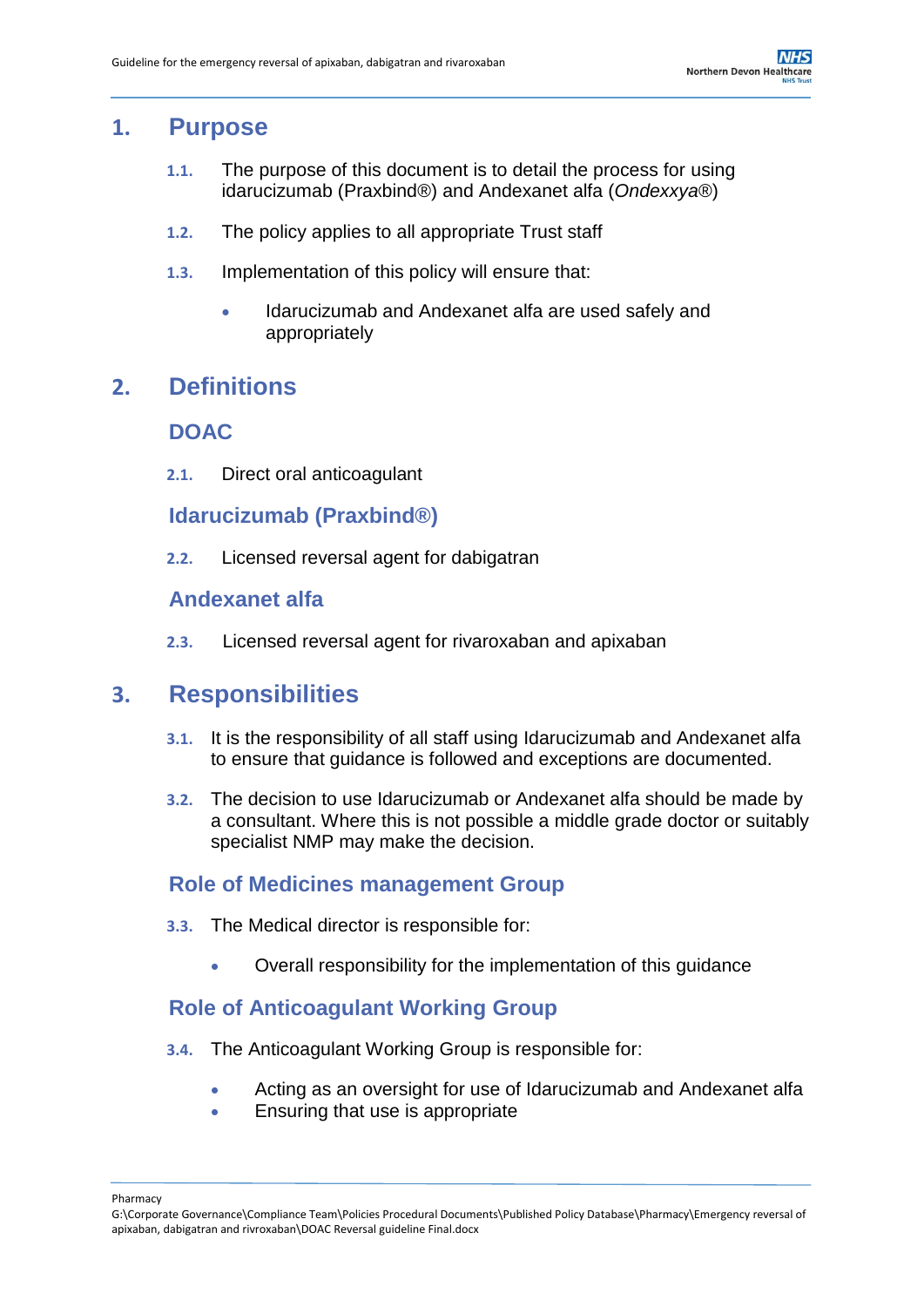## <span id="page-3-0"></span>**4. Dabigatran**

- **4.1.** Dabigatran is a direct factor thrombin inhibitor
- **4.2.** The effect of dabigatran on routine coagulation screening tests is dependent on factors specific to the laboratory performing the test. **Appendix 1** shows the effect of all the direct oral anticoagulants on clotting screens
- **4.3.** The aPTT is the most useful test for assessing the anticoagulant effect of dabigatran. A normal aPTT is likely to exclude a therapeutic level of anticoagulation with dabigatran.
- **4.4.** A standard thrombin time is likely to be very sensitive to dabigatran, but is not recommended for assessment of level of anticoagulation.

#### <span id="page-3-1"></span>**Emergency surgery**

- **4.5.** Dabigatran is usually stopped in advance of surgery and delaying surgery until no longer anticoagulated is preferential – see trust guideline on anticoagulants and surgery.
- **4.6.** If the procedure cannot be delayed for the time required, the increased risk of bleeding should be assessed against the urgency of the intervention
- **4.7. Emergency surgery –** see **Appendix 2** flowchart below

#### <span id="page-3-2"></span>**Reversal or overdose**

#### **4.8. Praxbind (idarucizumab) is a specific reversal agent for dabigatran in adults when rapid reversal is required**

- **4.9.** The dose is 5g (2x2.5g vials) given as two consecutive infusions over 5 to 10 minutes each or as a bolus injection. Please see MEDUSA monograph for full details. A second dose may be given if required
- **4.10.** It is kept in the emergency department and should be used only where absolutely necessary as judged by the above specified people. **Appendix 3** flowchart is provided to guide decision making but does not replace clinical judgement
- **4.11.** The vials should be kept in the fridge protected from light and used within an hour of opening.

## <span id="page-3-3"></span>**5. Apixaban and rivaroxaban**

**5.1.** Apixaban and rivaroxaban are direct inhibitors of activated factor X (factor Xa)

G:\Corporate Governance\Compliance Team\Policies Procedural Documents\Published Policy Database\Pharmacy\Emergency reversal of apixaban, dabigatran and rivroxaban\DOAC Reversal guideline Final.docx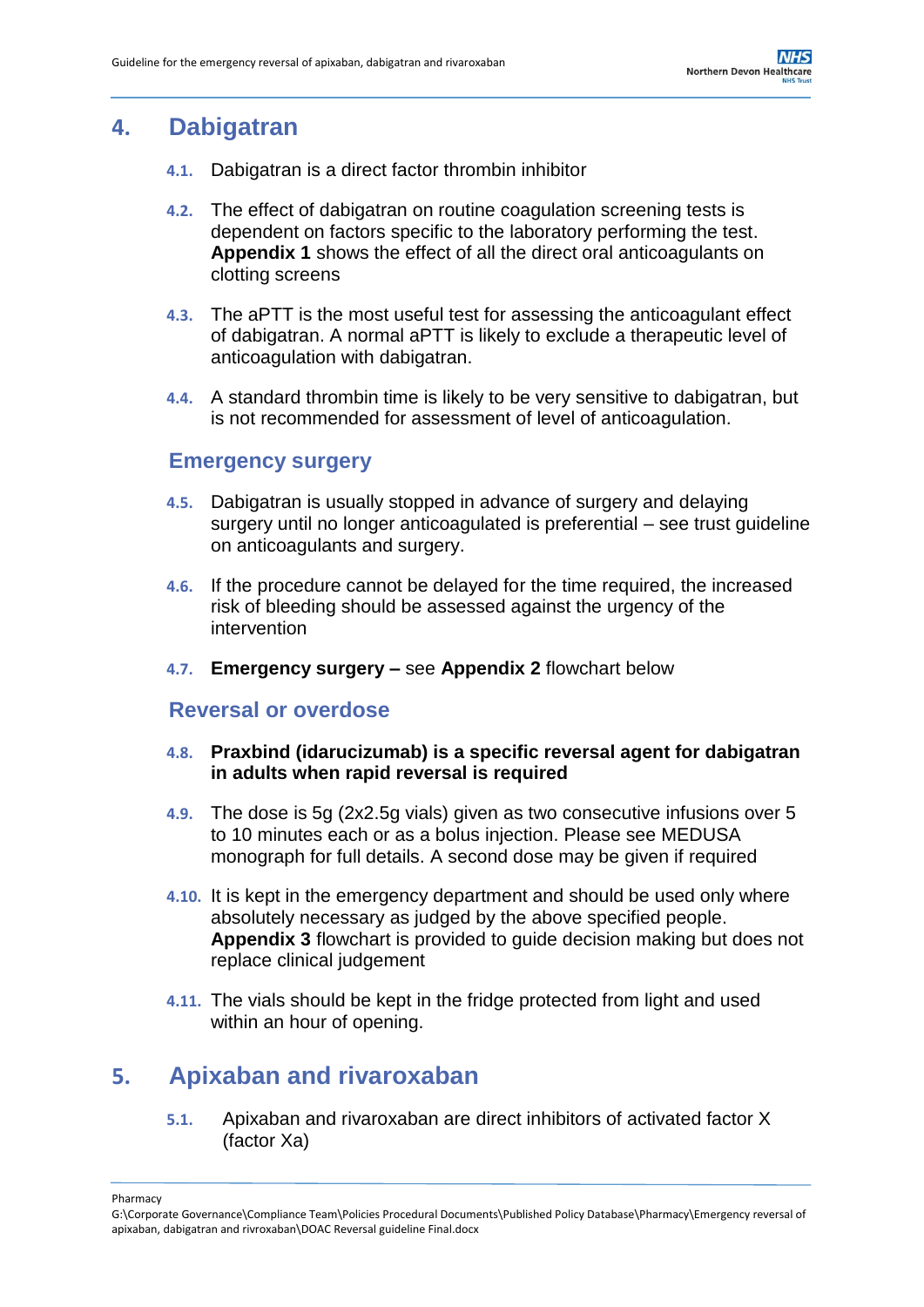**5.2.** The effect of Apixaban and rivaroxaban on routine coagulation screening tests is dependent on factors specific to the laboratory performing the test. **Appendix 1** shows the effect of all the direct oral anticoagulants on clotting screens

#### <span id="page-4-0"></span>**Andexanet Alfa for reversal of Apixaban and Rivaroxaban**

- **5.3.** Andexanet alfa has limited clinical evidence and no direct trial comparison against existing treatments like prothrombin complex concentrate. Indirect comparison data is also uncertain. Because of this, the drug has received very limited NICE approval in haemorrhage **Appendix 4**
- **5.4.** Andexanet alfa is recommended as an option for reversing anticoagulation from apixaban or rivaroxaban in adults with lifethreatening or uncontrolled bleeding, only if:
	- the bleed is in the gastrointestinal tract, and
	- the company provides andexanet alfa according to the [commercial arrangement.](https://www.nice.org.uk/guidance/ta697)
- **5.5.** Andexanet alfa is recommended only in research for reversing anticoagulation from apixaban or rivaroxaban in adults with lifethreatening or uncontrolled bleeding in the skull (intracranial haemorrhage; ICH), in the form of an ongoing randomised trial mandated by the regulator.
- **5.6.** Please see **Appendix 4** for dosing regimens. Infusion and reconstitution guidance can be found on the MEDUSA monograph
- **5.7.** Andexanet alfa has a risk factor of 6 and an overall risk rating of **RED** due to:
- Therapeutic risk
- Complex method
- Reconstitution of powder in a vial
- Use of a part vial or ampoule, or use of more than one vial or ampoule
- Use of a pump or syringe driver
- Use of non-standard giving set/device

Please undertake administration carefully and refer to the MEDUSA monograph for more information. Pharmacy can be contacted for advice if needed via 2392 or bleep 500 out of hours.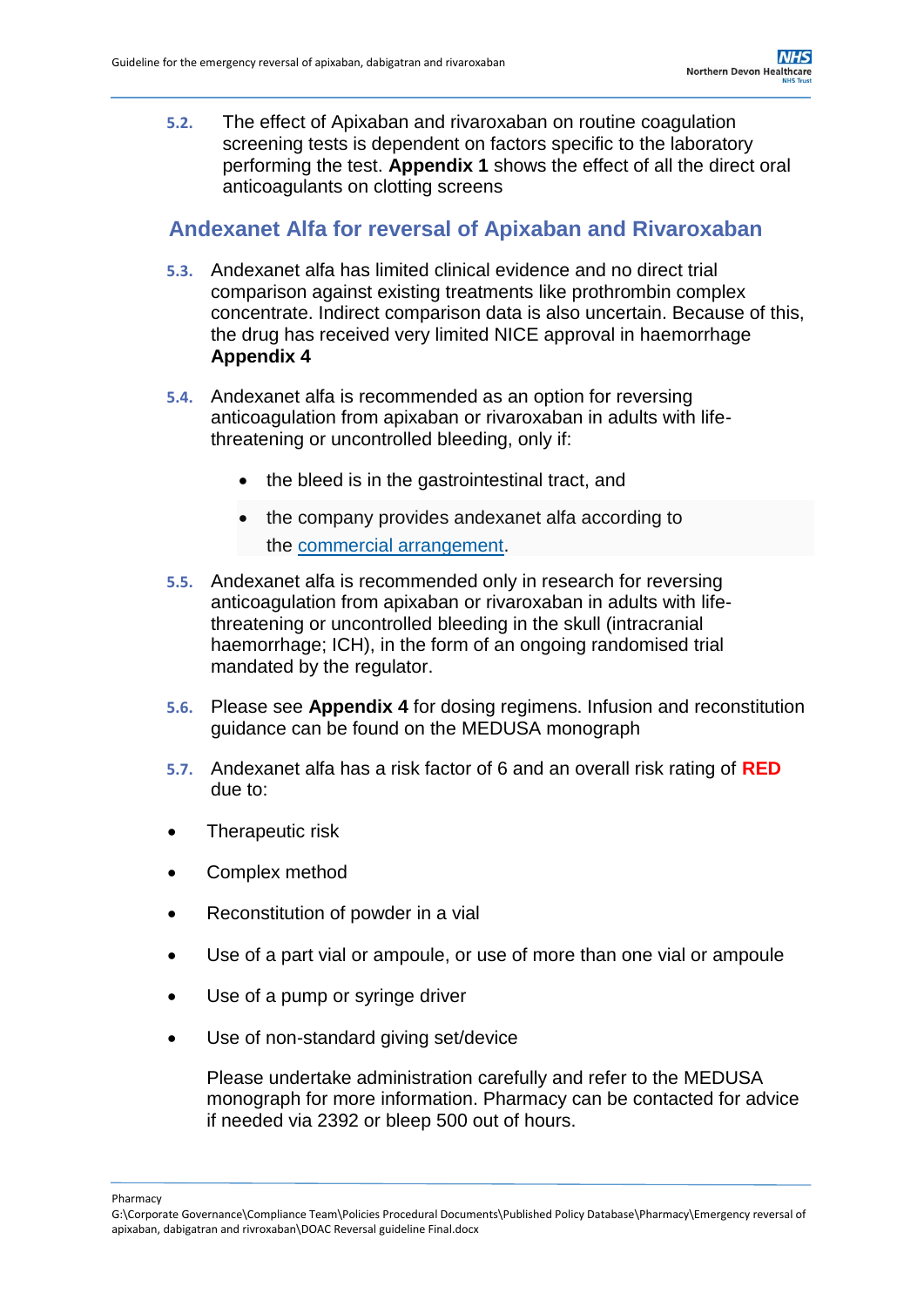- **5.8.** Treatment monitoring after administration of andexanet alfa should not be based on anti-FXa activity assays. In these assays, the FXa inhibitor dissociates from andexanet alfa, resulting in the detection of falsely elevated anti-FXa activity levels, and consequently a substantial underestimation of the reversal activity of andexanet alfa.
- **5.9.** Monitor treatment using clinical parameters indicative of appropriate response (i.e. achievement of haemostasis), lack of efficacy (i.e. rebleeding), and adverse events (i.e. thromboembolic events).

#### <span id="page-5-0"></span>**Emergency surgery**

- **5.10.** Andexanet alfa is not licenced for use or NICE approved for reversal of anticoagulation prior to surgery
- **5.11.** Off-label use of andexanet alfa to reverse FXa anticoagulation prior to surgery with intended heparin anticoagulation has been reported to cause unresponsiveness to heparin and healthcare professionals are advised to avoid such use.

## <span id="page-5-1"></span>**6. Monitoring Compliance with and the Effectiveness of the Guideline**

#### <span id="page-5-2"></span>**Standards/ Key Performance Indicators**

- **6.1.** Key performance indicators comprise:
	- Annual audit of idarucizumab and Andexanet alfa usage

#### <span id="page-5-3"></span>**Process for Implementation and Monitoring Compliance and Effectiveness**

- **6.2.** Training to be done through ED training days.
- **6.3.** Monitoring process
	- Compliance will be monitored by the anticoagulation working group
	- This will be reported to the medicines management group

### <span id="page-5-4"></span>**7. References**

- Idarucizumab (Praxbind®) Summary of Product Characteristics
- Andexanet alfa (*Ondexxya*®)Summary of Product Characteristics
- Andexanet alfa for reversing anticoagulation from apixaban or rivaroxaban - TA697
- Reversal of the anticoagulant effect of dabigatran: idarucizumab ESNM73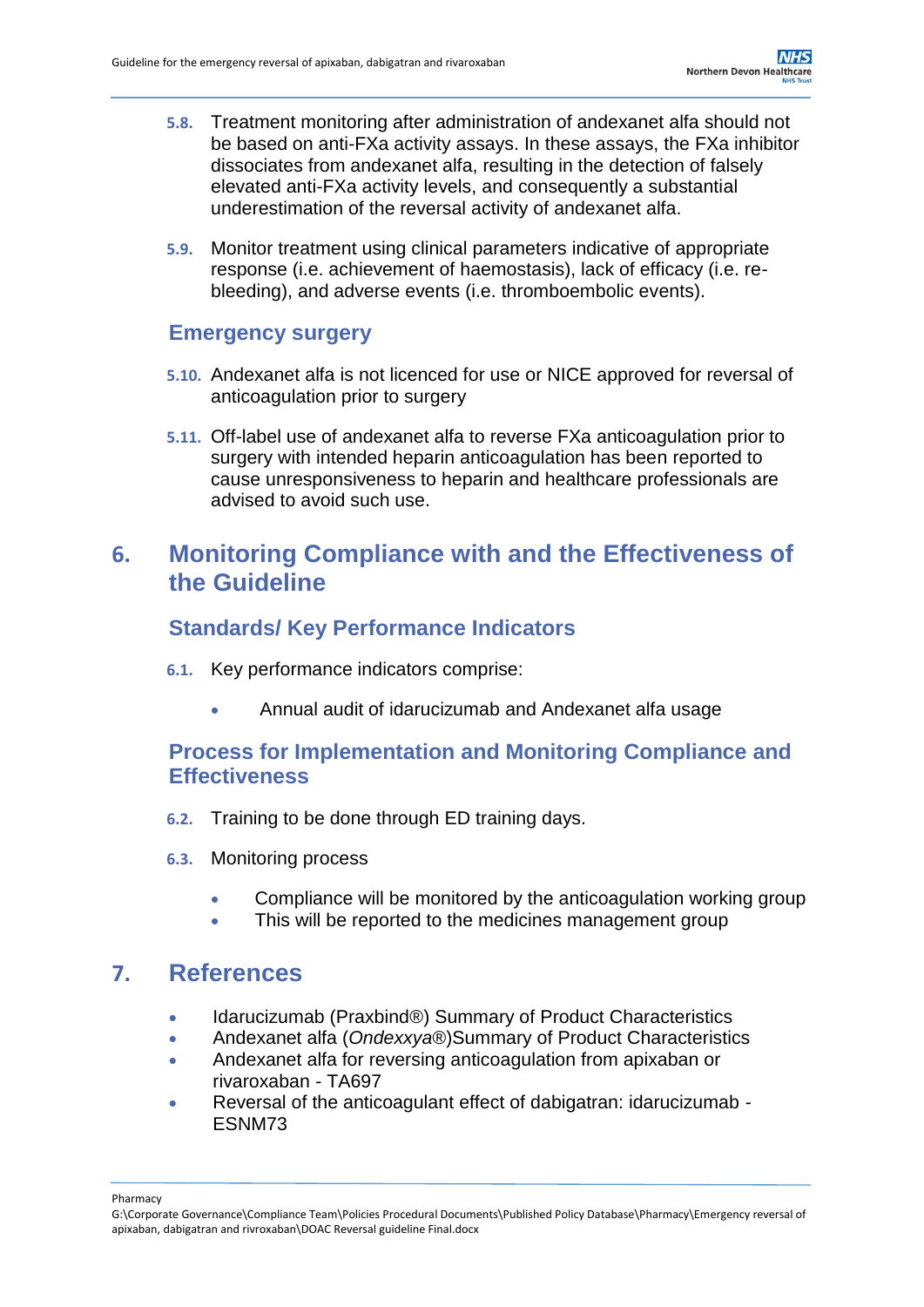## <span id="page-6-0"></span>**8. Associated Documentation**

- **Oral Anticoagulation Policy**
- **Peri-operative management of anticoagulation Policy**
- Medusa injectable medicines guide
- Hatton-Wyatt, E. Pruchniewicz, J. (2016) Peri-operative management of patients on warfarin and the new oral anticoagulants. Update in Anaesthesia. 31, 14-23

G:\Corporate Governance\Compliance Team\Policies Procedural Documents\Published Policy Database\Pharmacy\Emergency reversal of apixaban, dabigatran and rivroxaban\DOAC Reversal guideline Final.docx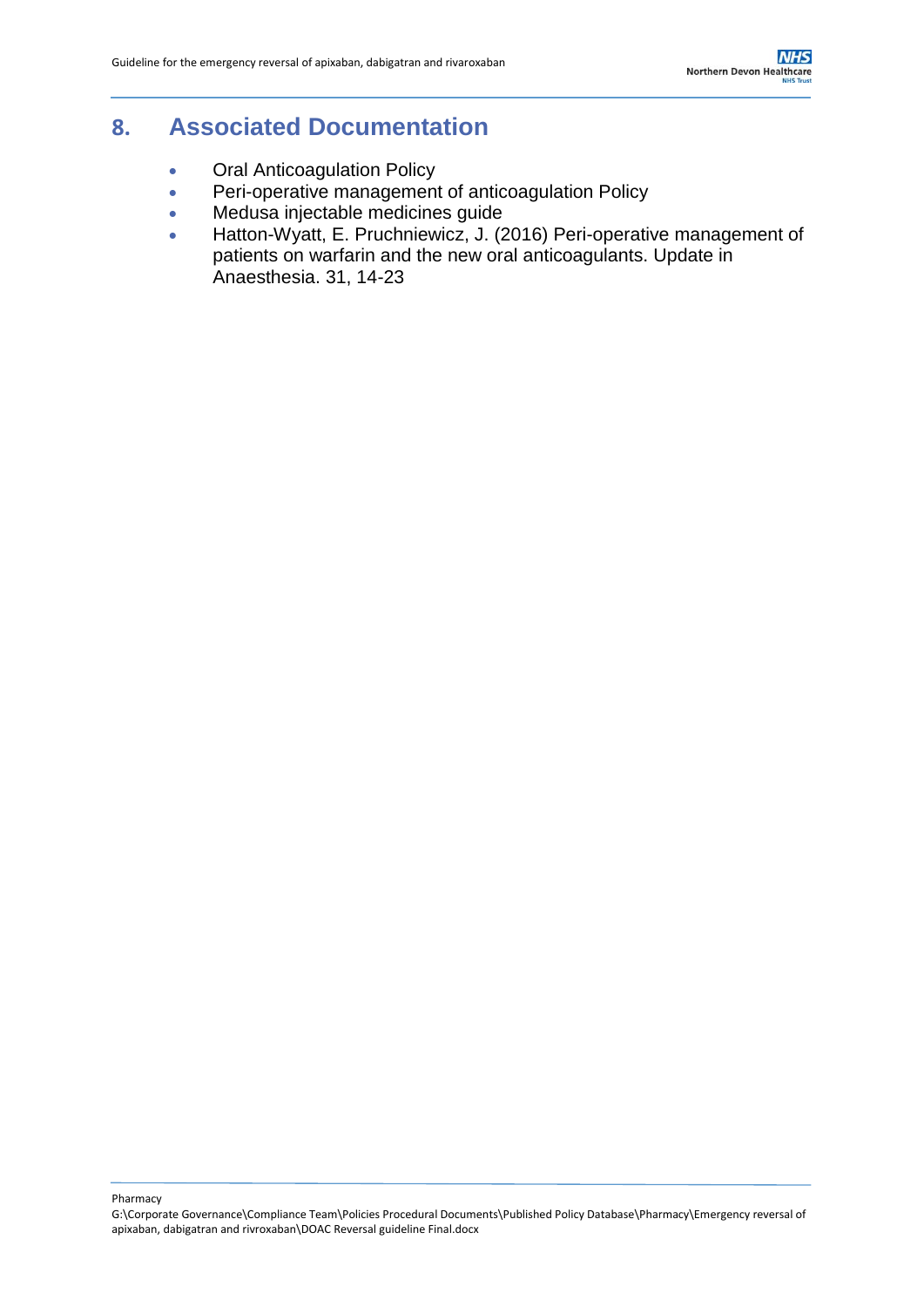# <span id="page-7-0"></span>**Appendix 1 – Information on Drug Effects**

Apixaban, dabigatran, rivaroxaban and edoxaban are direct oral anticoagulants that are alternatives to coumarins (e.g. warfarin) in selected groups of patients for certain indications. All these drugs accumulate in renal impairment. A standard clotting screen has not been validated for assessing the degree of anticoagulation in a patient taking these agents and should not be used for this purpose. Consult haematology for advice.

The table below gives information on the drugs' effects on coagulation screens:

| Parameter             | Apixaban (Eliquis <sup>®</sup> ) | Dabigatran (Pradaxa®)                                                                        | Rivaroxaban (Xarelto®)                                            | <b>Edoxaban</b><br>(Lixiana®) |
|-----------------------|----------------------------------|----------------------------------------------------------------------------------------------|-------------------------------------------------------------------|-------------------------------|
| PT                    | Prolonged                        | No effect                                                                                    | Prolonged (in linear<br>fashion if neoplastin used<br>as reagent) | Prolonged                     |
| <b>APTT</b>           | Prolonged                        | Prolonged<br>$(1.4-1.8 \times \text{cm})$<br>greatly prolonged if<br>supratherapeutic levels | Prolonged<br>$(1.5-1.8 \times \text{times control})$              | Prolonged                     |
| $\bm{\pi}$            | No effect                        | Prolonged                                                                                    | No effect                                                         | No effect                     |
| <b>Drug Activity</b>  | Use anti Xa assay                | Use Haemoclot<br>thrombin inhibitor assay<br>or ECT                                          | Use anti Xa assay                                                 | Use anti Xa assay             |
| <b>Platelet count</b> | No effect                        | No effect                                                                                    | No effect                                                         | No effect                     |
| D-dimer               | Suppressed levels                | Suppressed levels                                                                            | Suppressed<br>levels                                              | Suppressed levels             |
| <b>Fibrinogen</b>     | No effect                        | Can give falsely low<br>results                                                              | No effect                                                         | No effect                     |

G:\Corporate Governance\Compliance Team\Policies Procedural Documents\Published Policy Database\Pharmacy\Emergency reversal of apixaban, dabigatran and rivroxaban\DOAC Reversal guideline Final.docx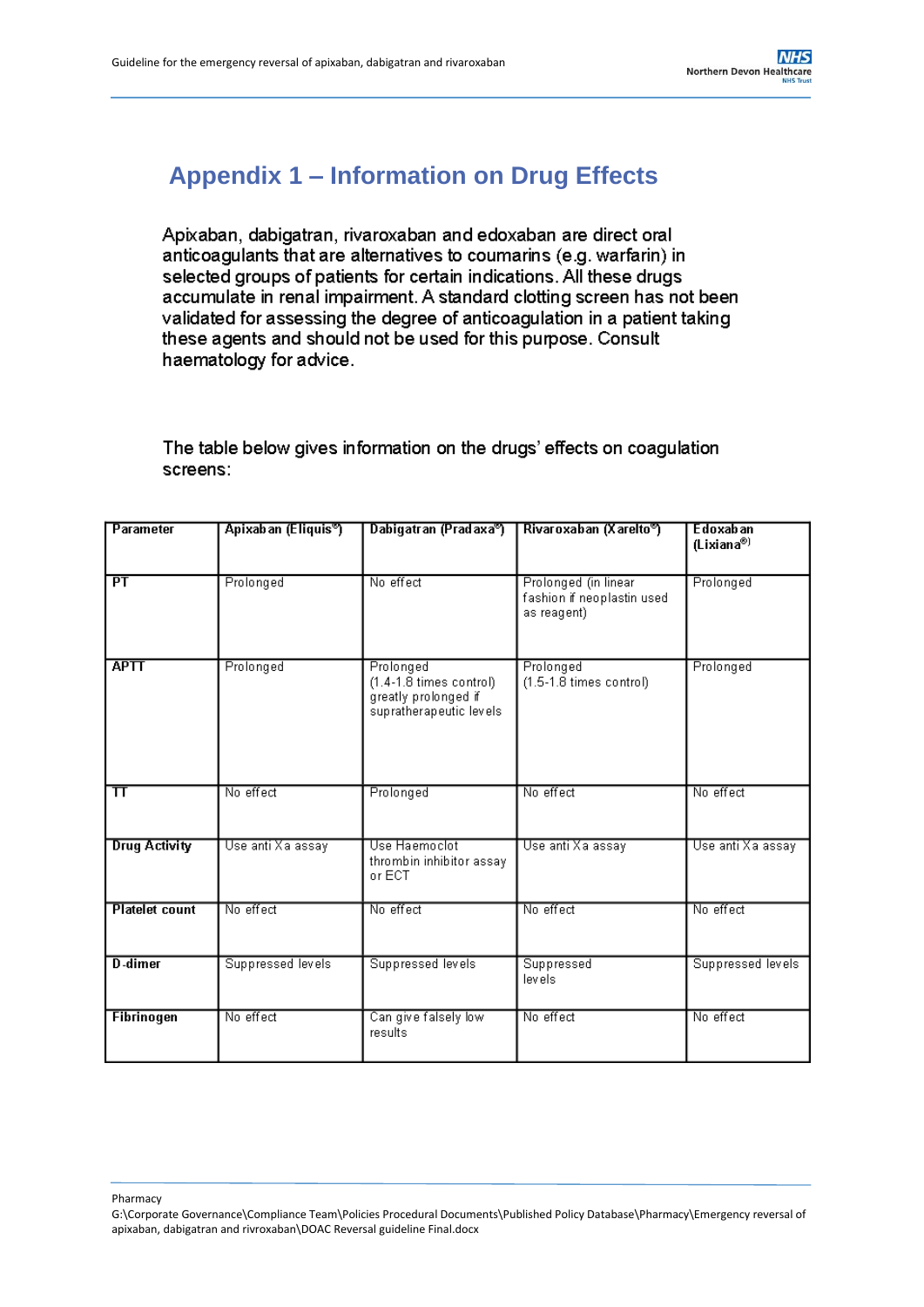## <span id="page-8-0"></span>**Appendix 2 – Patient receiving Dabigatran therapy – emergency surgery protocol**

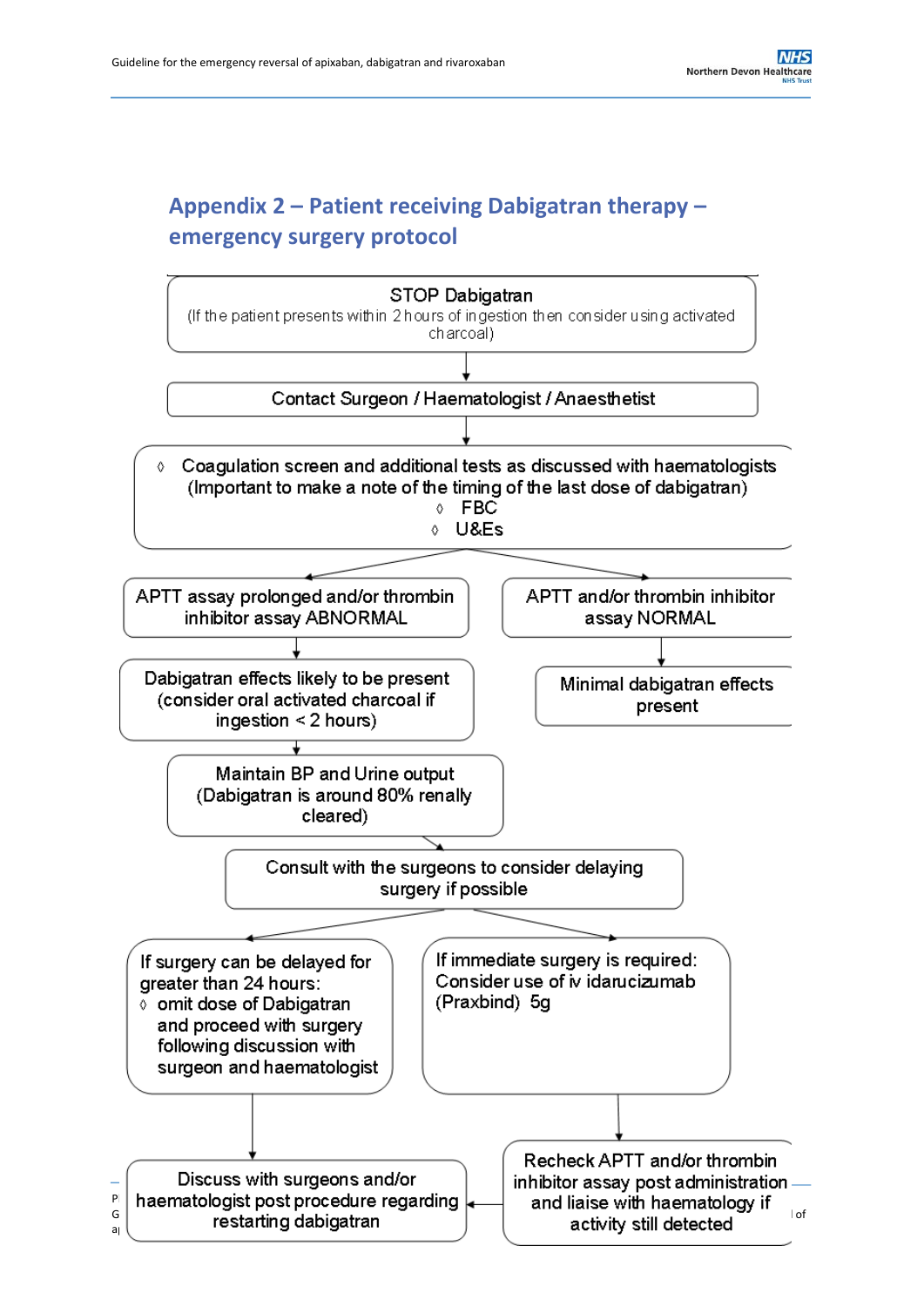## <span id="page-9-0"></span>**Appendix 3 Patient receiving Dabigatran therapy –**



apixaban, dabigatran and rivroxaban\DOAC Reversal guideline Final.docx